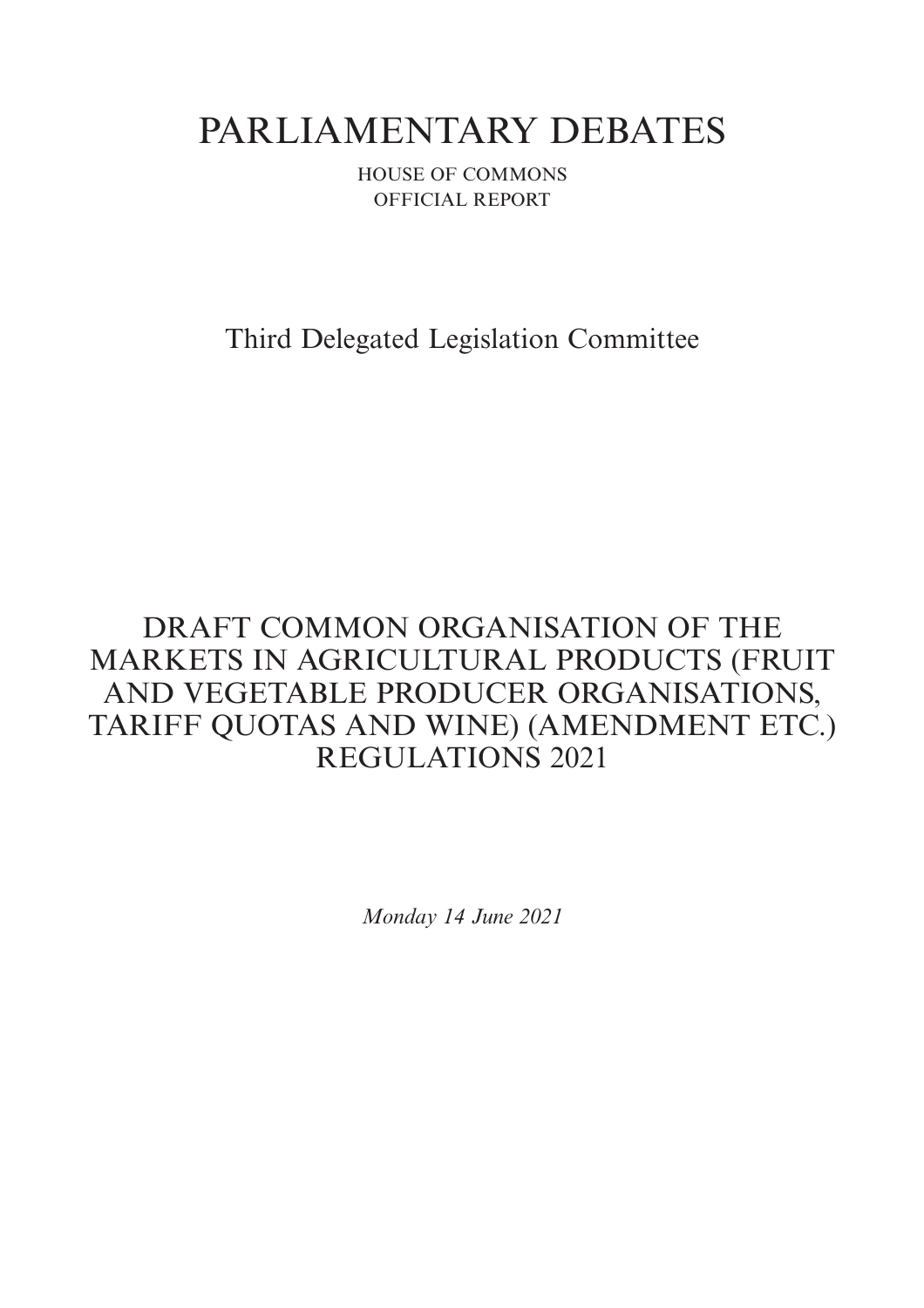No proofs can be supplied. Corrections that Members suggest for the final version of the report should be clearly marked in a copy of the report—not telephoned—and must be received in the Editor's Room, House of Commons,

**not later than**

**Friday 18 June 2021**

© Parliamentary Copyright House of Commons 2021 *This publication may be reproduced under the terms of the Open Parliament licence, which is published at www.parliament.uk/site-information/copyright/.*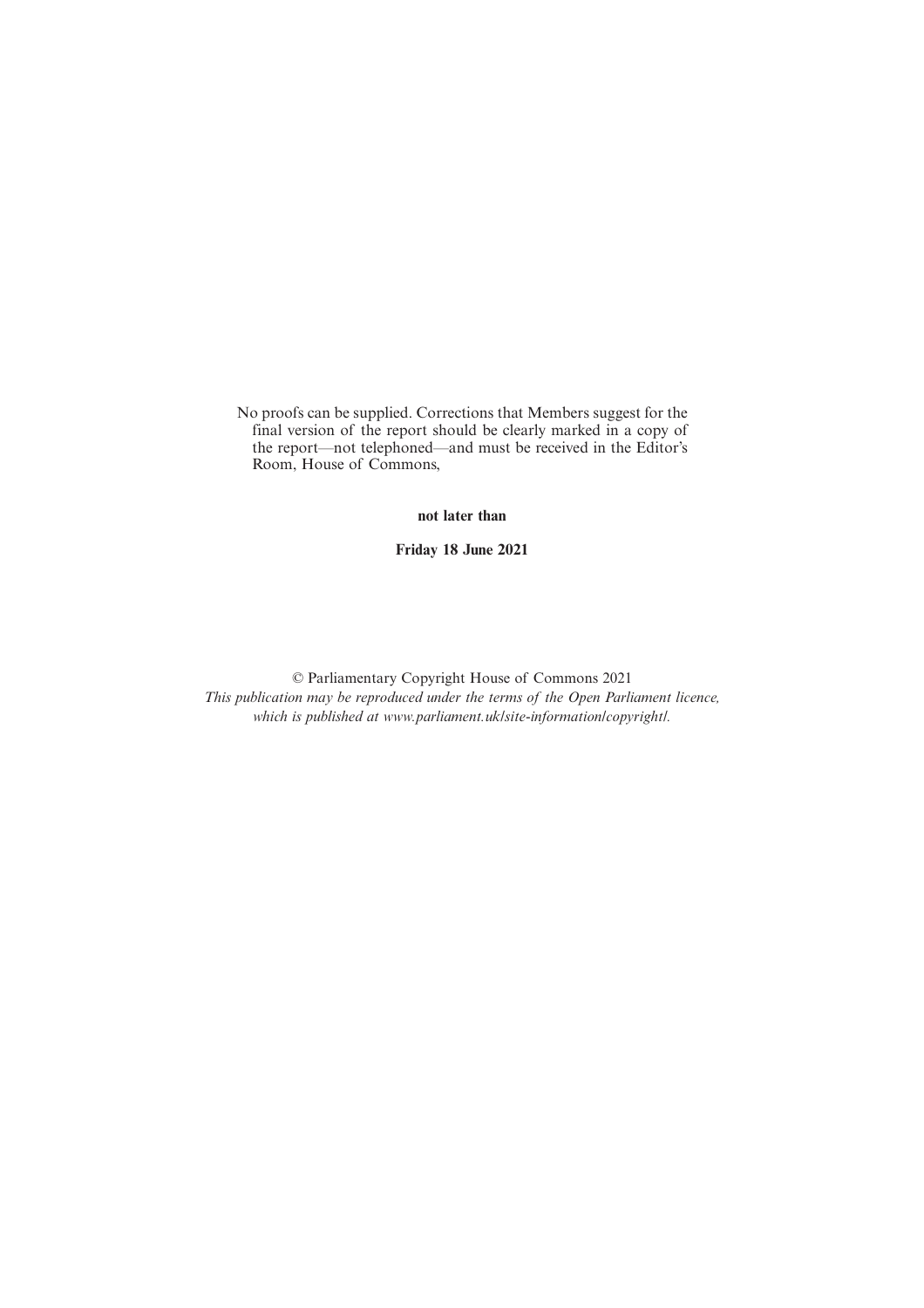### **The Committee consisted of the following Members:**

*Chair:* M<sup>R</sup> PHILIP HOLLOBONE

Burgon, Richard *(Leeds East)* (Lab) † Caulfield, Maria *(Lewes)* (Con) † Glindon, Mary *(North Tyneside)* (Lab) Harris, Rebecca *(Castle Point)* (Con) Jones, Fay *(Brecon and Radnorshire)* (Con) Mak, Alan *(Havant)* (Con) Mann, Scott *(North Cornwall)* (Con) † Morris, James *(Lord Commissioner of Her Majesty's Treasury)* † Prentis, Victoria *(Parliamentary Under-Secretary of State for Environment, Food and Rural Affairs)*

Pursglove, Tom *(Corby)* (Con)

Sharma, Mr Virendra *(Ealing, Southall)* (Lab) Sheerman, Mr Barry *(Huddersfield)* (Lab/Co-op) Thomson, Richard *(Gordon)* (SNP) Throup, Maggie *(Erewash)* (Con) Tomlinson, Michael *(Mid Dorset and North Poole)* (Con) Trickett, Jon *(Hemsworth)* (Lab) † Zeichner, Daniel *(Cambridge)* (Lab)

Dominic Stockbridge, *Committee Clerk*

**† attended the Committee**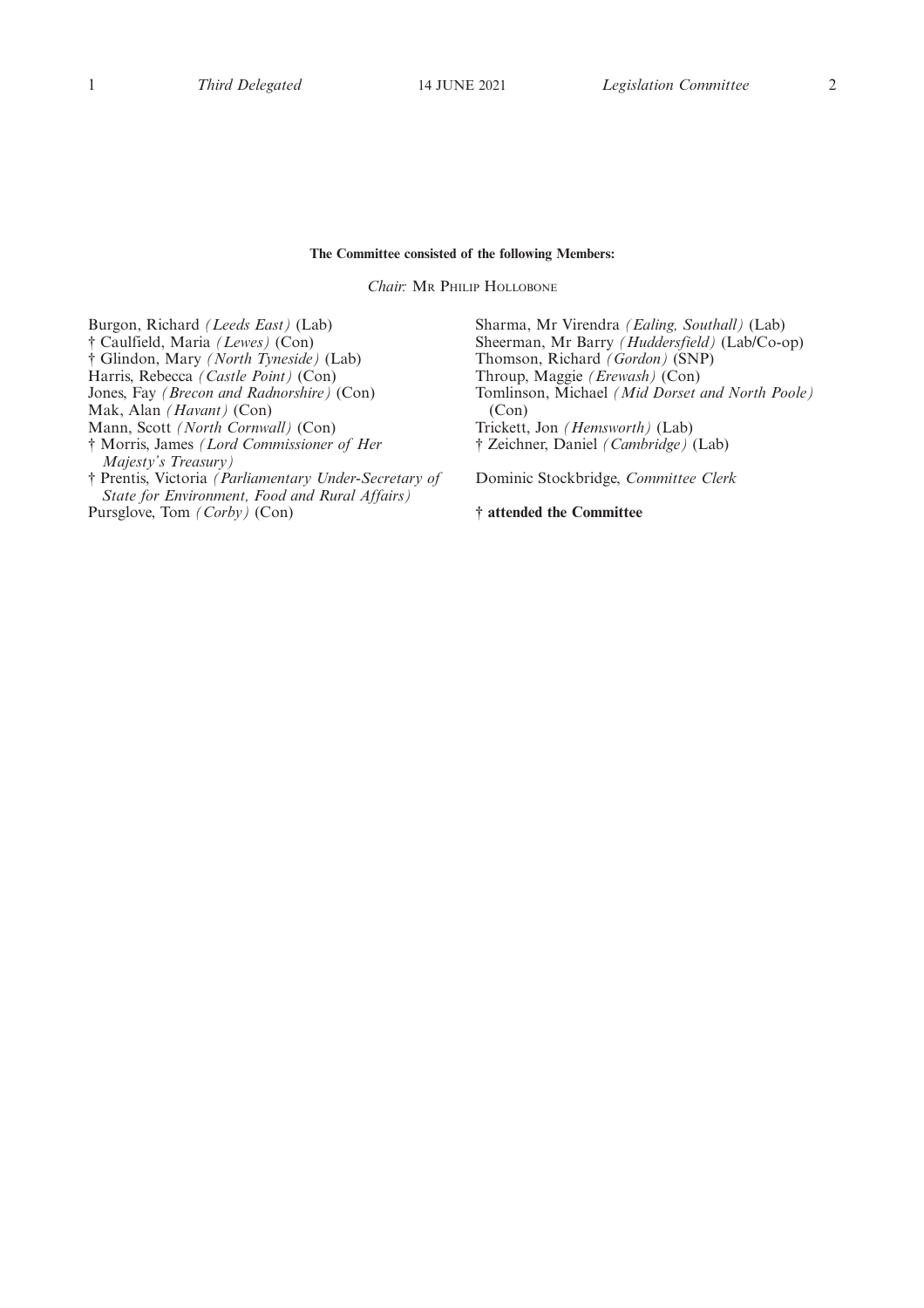## Third Delegated Legislation Committee

*Monday 14 June 2021*

[M<sup>R</sup> PHILIP HOLLOBONE *in the Chair*]

## **Draft Common Organisation of the Markets in Agricultural Products (Fruit and Vegetable Producer Organisations, Tariff Quotas and Wine) (Amendment etc.) Regulations 2021**

## 6 pm

**The Chair:**I remind Members to observe social distancing and sit only in places that are clearly marked. I also remind Members that Mr Speaker has stated that masks should be worn in Committee. *Hansard* colleagues will be most grateful if Members send their speaking notes to hochansardnotes@parliament.uk. I call the Minister to move the motion.

#### **TheParliamentaryUnder-Secretaryof StateforEnvironment, Food and Rural Affairs (Victoria Prentis):** I beg to move,

That the Committee has considered the draft Common Organisation of the Markets in Agricultural Products (Fruit and Vegetable Producer Organisations, Tariff Quotas and Wine) (Amendment etc.) Regulations 2021.

It is a pleasure to serve under your chairmanship, Mr Hollobone. The regulations were laid before the House on 13 May 2021. The technical amendments made by the instrument cover three different policy areas: the fruit and vegetables aid scheme, tariff rate quotas, and wine.

First, our amendments will ensure that producer organisations recognised in the fruit and vegetables aid scheme can continue to receive aid for the actions they carry out in any new operational programmes that they implement once they have completed their existing one. The instrument remakes amendments to European Union regulations relating to the fruit and vegetable sectors and the fruit and vegetable producer organisation aid scheme. It includes, for example, activities that can be funded under the scheme, the amount of aid that can be claimed and the requirements that the producer organisation must meet in order to be eligible for funding. The amendments minimise any ambiguity in the rules that will apply to the legacy scheme in the UK until the scheme is switched off in England. The instrument will also make operability amendments to ensure that transnational producer organisations can receive funding in respect of all of their members for the remainder of the current operational programmes once we switch over to retained EU law.

The instrument also remakes amendments to EU regulation 2017/1185 to ensure that the Department for Environment, Food and Rural Affairs and the devolved Administrations can continue to obtain certain production price data from economic operators. The information itself is used for market management purposes, and DEFRA and the devolved Administrations intend to maintain the collection and use of that information in the UK.

In technical terms, the instrument will correct an error relating to the commencement of part 4 of a previous statutory instrument, the Agricultural (Payments) (Amendment, etc) (EU Exit) Regulations 2020. The amendments in that statutory instrument relating to fruit and vegetable producer groups, fruit and vegetable producer organisations and notifications of agricultural market information to domestic authorities may not come into force as intended at the end of the transition period. The instrument addresses that problem. The instrument also revokes and remakes some provisions made by the Common Organisation of the Markets in Agricultural Products (Producer Organisations and Wine) (Amendment Etc.) (EU Exit) Regulations 2020 concerning fruit and vegetable producer organisations that might not have taken effect for the same reasons.

Secondly, the EU law in question sets out broad provisions on the administration of export tariff quotas that result from international agreements. The amendments we seek to make will ensure that the UK is able to administer export tariff rate quotas. The amendments will allow us to make detailed provisions in a future instrument on the administration of export licences for UK goods that are imported into third countries under tariff rate quotas—for example, UK cheese imported into the United States. Although that will allow UK exporters to continue to benefit from preferential market access, other powers will be needed to ensure that traders in the Crown dependencies can also access any new quotas.

The amendments replace references to the EU with the UK and remove references to the administration of import tariff rate quotas. Those are covered by regulations made under the Taxation (Cross-Border Trade) Act 2018. Tariff rate quota legislation affects the whole of the UK, as trade is reserved. No policy changes are made by these provisions.

Finally, the provisions on wine include a minor change to entry 1 of the table at annex 9A of retained regulation 1308/13. This change will make it clear that the established wines referred to are those recognised as established protected designation of origins and established protected GIs, or geographical indications, of the type referred to in article 1072 of retained regulation 1308.

This instrument, which is predominantly technical in nature, provides clarity in the context of continuity. I urge Members to agree to the amendments proposed in the regulations.

### 6.6 pm

**Daniel Zeichner** (Cambridge) (Lab): It is a pleasure to serve once again with you in the Chair, Mr Hollobone.

When this statutory instrument came up, I immediately thought that there was something familiar about it. Not only were the words in a slightly different order, but it struck me that we have discussed much of this before—and of course, we did, with you in the Chair, Mr Hollobone, back on 2 November 2020. That led me to search my office to find my notes and accompanying speech from that time. I was delighted to find that the previous debate was largely about the errors that were being corrected in the measure that we were debating then. So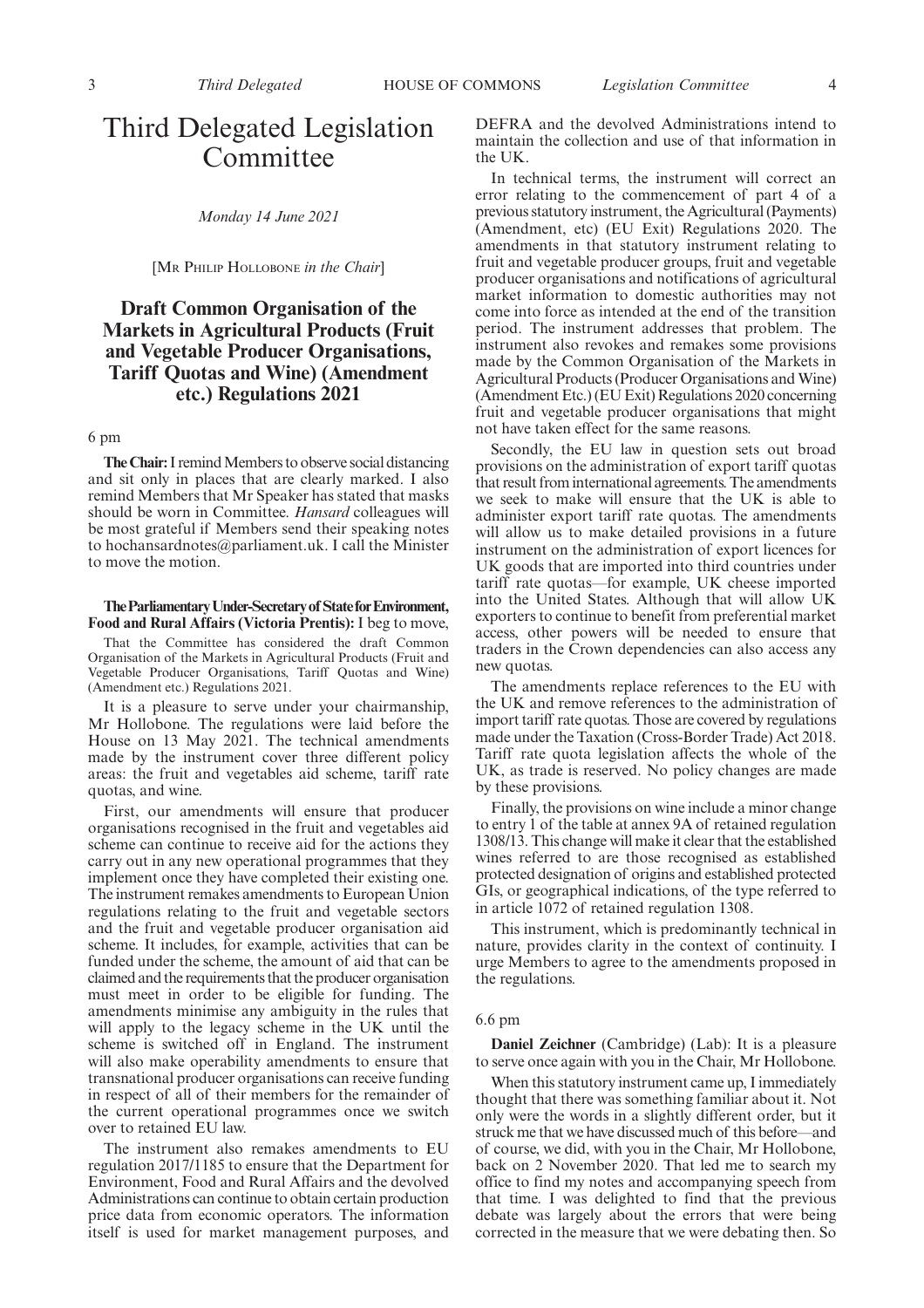we are now correcting the errors that were made in correcting the original errors. On one level, that is slightly amusing, but of course it is serious as well.

I noted that in the Minister's typically very clear account, her speechwriter delicately suggested that there was an ambiguity. Actually, the person who wrote the explanatory memorandum was slightly less generous, because that says:

"this instrument fixes an error".

It does not just correct but "fixes an error".

In the debate in November, I remember gently teasing the Minister because it seemed to me that there were layers and layers of meaning being uncovered; I even suggested that it was a bit like a detective novel, although it was not clear who the villain was. Well, this time it is all too clear, and the Minister is named in the explanatory memorandum. Paragraph 3.1 clearly details the previous instrument, which the Minister agreed, but goes on to say:

"Due to an error in the commencement provision relating to Part 4 of the Agriculture (Payments) (Amendment, etc) (EU Exit) Regulations 2020, there is doubt as to whether Part 4 of that instrument, purporting"—

"purporting" indeed—

"to amend retained EU legislation, took effect."

Quite clearly, something went badly wrong and we are here today to correct it.

You will be delighted to know, Mr Hollobone, that we will not oppose this correction, because we want things to work, but there are some questions to ask. It would appear that since our discussion last year, there has been a fault in the legislation, so it is not unreasonable to ask what have the Government been unable to do between now and then as a consequence of that fault? I ask because these instruments give the Government powers to do things, so what has been the impact of the fault?

I have never got the sense that the Government are particularly keen on many of these programmes anyway, but have fruit and vegetable organisations been disadvantaged? Have checks been carried out to ensure that the payments have been made correctly? If they have been, without the correct legal basis, what is the consequence? I recall the discussion last time. I think that the Minister told us that there are 33 such schemes. I assume that the problem would really have come out if there were new schemes to be established. I suspect that that probably has not been the case; otherwise, we might have heard complaints.

Given that this does seem to be a slightly hypothetical legal argument, I wonder why we get to spend time on this measure, which does not appear to have much real-world impact, but—I think the Minister knows where I am going—we have spent more than a year trying to get a satisfactory answer about how things such as suspending and restoring competition law in the food chain came and went. I imagine that, in the end, it is because the Government do not really want us to talk about it and the Government have control of the procedures.

As the Minister said, and as is explained in paragraph 2.9 of the explanatory memorandum, this SI also allows export tariff quotas to be opened up and administered. The Minister gave some extra detail—I was listening closely—but what has been happening in the first six months of this year? Have we had that ability, or have we not? What have been the consequences?

I have to reflect, perhaps slightly cheekily on the cusp of a rumoured Australian trade agreement, on what has been given away in return; perhaps we will come back to that later in the week. Finally, in paragraph 7.7 of the explanatory memorandum, there is talk of transnational producer organisations. Last time in discussion, we established that there might be four of them. Do we know the impact of the changes on them?

In conclusion, I do not think that we need to take the full hour and a half to discuss the draft regulations. We agree that these are sensible changes, but I will be grateful for the ministerial response to the few questions I have asked.

## 6.10 pm

**Victoria Prentis:** I thank the hon. Gentleman for making those points. I reassure him and the Committee that we take the way in which SIs are drafted very seriously. It is an important task, just as the work the Committee is doing this afternoon is important, and I do not want to minimise that at all by saying that many of the fixes are to do with dates.

The hon. Gentleman will remember well the context in which we were working in November—we had no idea at that point whether there would be a trade and co-operation agreement. I am glad that one has come into effect. We are also dealing with 40 years of EU legislation and how we can best use it to do the right thing for producer organisations in this country. He is right to say that there is layer on layer of meaning. I am a great lover of detective fiction. In particular, I enjoy the complexities in "golden age" detective fiction. I am extremely keen to ensure that we get our new legislative programme right in as transparent a way as possible. I am always happy to take up details with the hon. Gentleman, whether outside or inside our debates on SIs.

As for the ambiguity, it is ambiguous—I am frank about that. We do not know that we will need this draft SI, but we think it is better to get the legislation absolutely clear, so that the people using it are aware of the position. We do not feel that POs have been disadvantaged in the early part of this year, but we want to get it right now.

I am extremely happy to talk about suspending competition law with the hon. Gentleman at any point. I do not know that this Committee is the place to do that, but I will say that those suspensions were done in the context of the early stages of the pandemic, when we were extremely concerned about getting food on to the shelves. I am very proud of the work that was done to assist our retailers in making sure that our population was fed. With that in mind, I hope the Committee will agree to the amendments in the draft regulations.

*Question put and agreed to.*

6.13 pm

*Committee rose*.